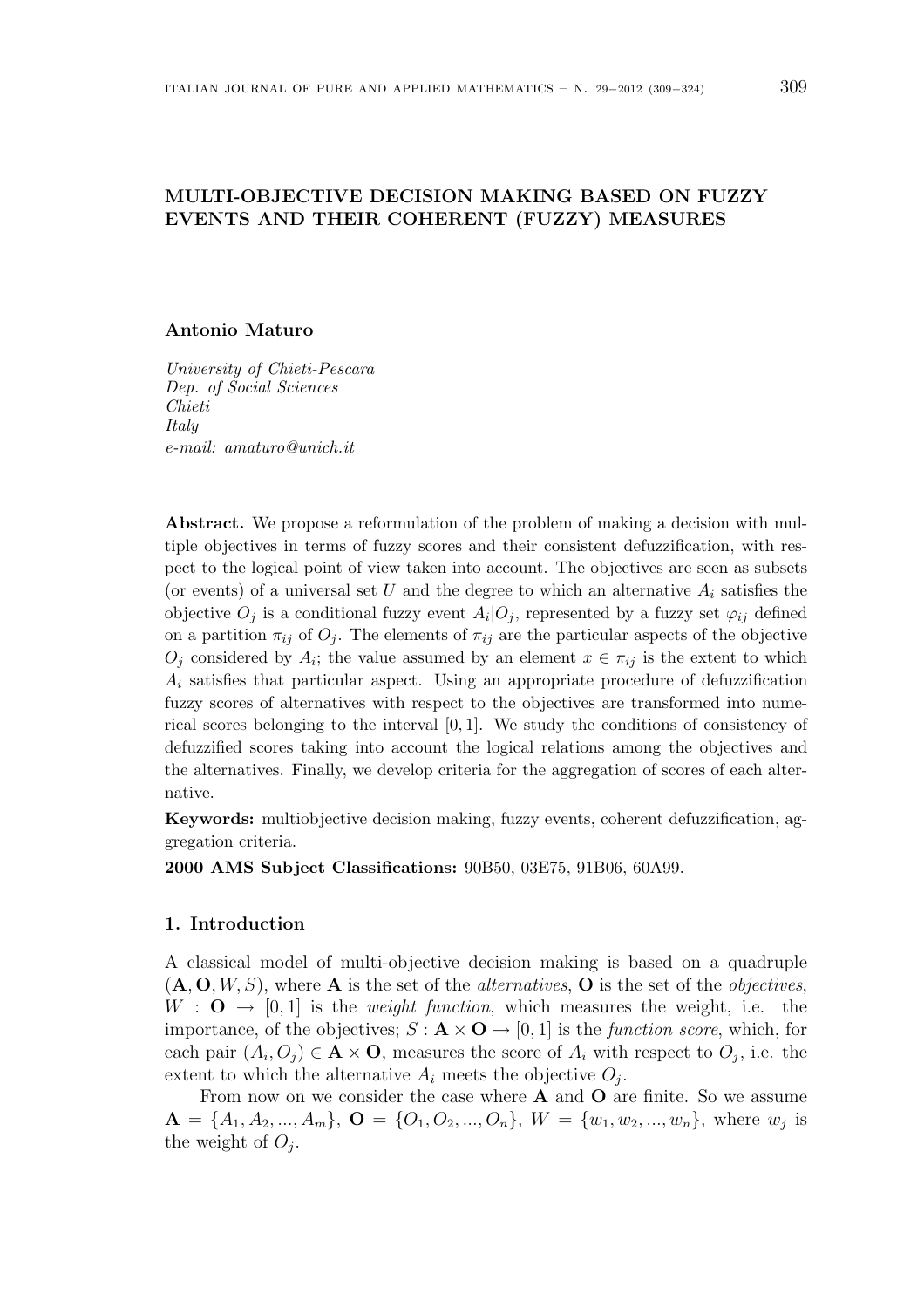Then the score function is represented by a matrix  $S = (s_{ij})$ , where  $s_{ij}$ measures the degree to which  $A_i$  meets the objective  $O_j$ . The rows of S are vectors associated with the alternatives and the columns are associated with the objectives.

Many authors, especially if they adopt the ranking procedure defined by the Analytic Hierarchy Process (AHP) [17], [3], [7], [11], [12], assume the conditions of normalization:

$$
(1) \t\t\t w_1 + w_2 + \ldots + w_n = 1,
$$

(2) 
$$
\forall j \in 1, 2, ..., n, s_{1j} + s_{2j} + ... + s_{mj} = 1.
$$

A classical formula to obtain the overall score  $s(A_i)$  of the alternative  $A_i$  is as follows:

(3) 
$$
s(A_i) = w_1 s_{i1} + w_2 s_{i2} + \dots + w_n s_{in}.
$$

The preferred alternative is one that has the highest overall score.

We can observe that the role of objectives and alternatives is similar to that of events in subjective probability [5], [6], [4], [15]. Then let us extend the de Finetti's terminology to the decision problem. In particular, a family of objectives (resp. alternatives) two by two disjoint and exhaustive will be called partition of the certain event.

We note that, as in the subjective probability of de Finetti, each partition of the certain event is temporary, since each objective (resp. alternative) can be partitioned into sub-objectives (resp. sub-alternatives), i.e. for each partition of the certain event we can consider a finer. In this framework, an assignment of weights to a family of objectives (or alternatives) is similar to a probability assignment to a set of events, namely has the same formal properties, and then coherence conditions must be met. Then, from a formal point of view, the weight function  $W: O_i \in \mathbf{O} \to w_i \in [0, 1]$  may be seen as a probability assignment on  $\mathbf{O}$ and condition  $(1)$  follows from the assumption that **O** is a partition of the certain event  $\Omega$  and W is a consistent assignment of probability [5], [4].

Similarly, the function  $S: (A_i, O_j) \in \mathbf{A} \times \mathbf{O} \rightarrow s_{ij}$  plays the role of a conditional probability assignment [5], [4] where  $s_{ij}$  is the probability of the conditional event  $A_i|O_j$ . The conditions (2) follow from the hypothesis that **A** is a partition of the certain event and  $S$  is a coherent assessment of conditional probabilities. Then  $s(A_i)$  can be interpreted (formally) as the probability of  $A_i$  and the formula (3) is a well-known formula of the theory of probability.

Then, in this order of ideas, if  $O$  (resp. A) is not a partition of the certain event, consistency conditions are different from (1) (resp. (2)). They depend on the logical relationships between the events  $O_i$  (resp.  $A_i$ ). These conditions reduce to the existence of nonnegative solutions of suitable linear systems [4].

In this paper we consider a more general point of view on the scores of the alternatives with respect to the objectives. The effect of an alternative  $A_i$  on an objective  $O_j$  is measured by a finite conditional fuzzy event  $A_i|O_j$ , represented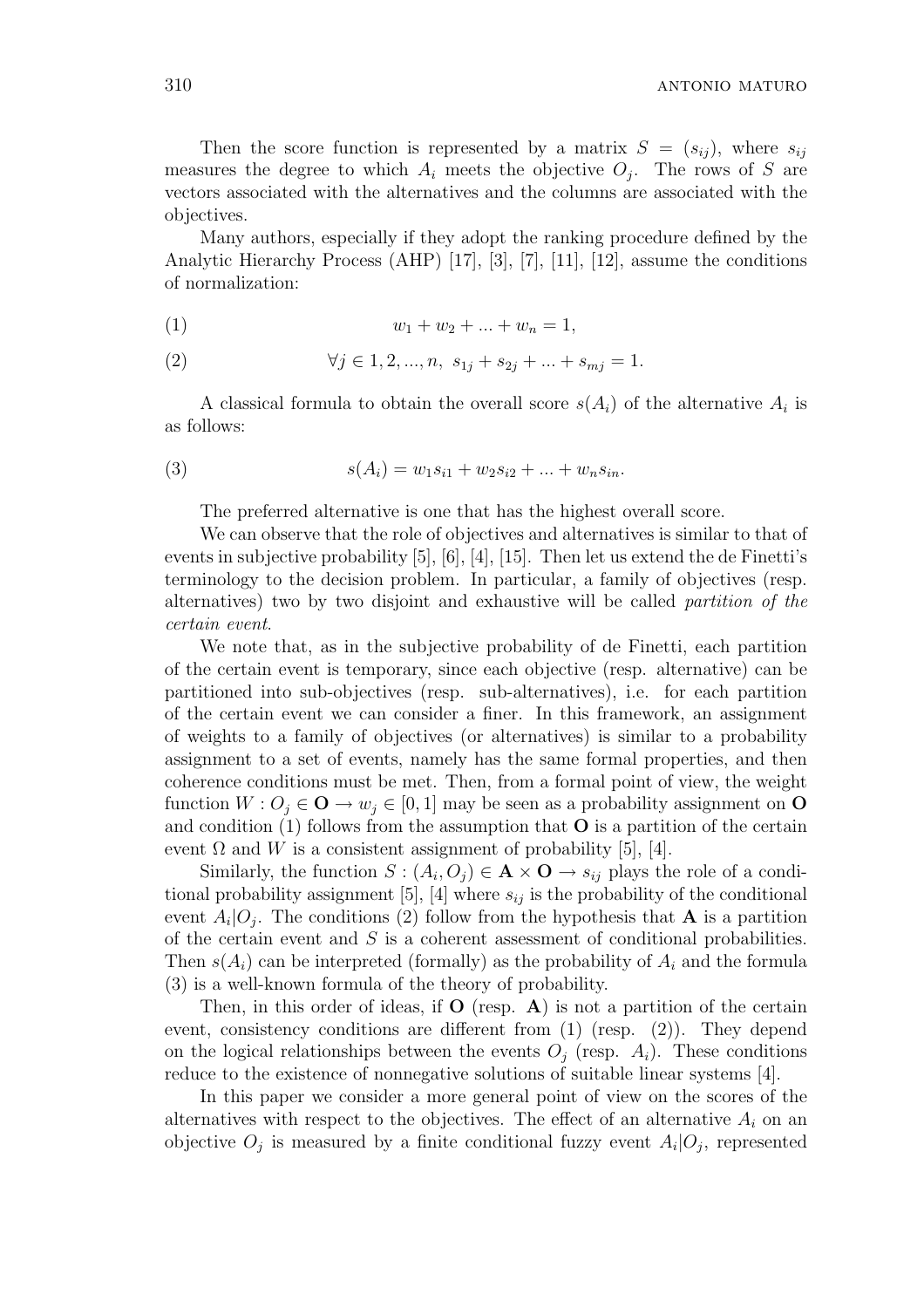by a fuzzy set  $\varphi_{ij}$  defined on a partition  $\pi_{ij}$  of  $O_j$ . The elements of  $\pi_{ij}$  are the particular aspects of the objective  $O_j$  considered by  $A_i$ ; the value assumed by an element  $x \in \pi_{ij}$  is the extent to which  $A_i$  satisfies that particular aspect.

The score  $s_{ii}$ , which provides an overall measure of the degree to which the alternative  $A_i$  meets the objective  $O_j$ , is interpreted as a defuzzification of  $\varphi_{ij}$ . In particular, in the notation of fuzzy events,  $s_{ij}$  is the probability of the conditional fuzzy event  $\varphi_{ii}$ .

The rest of the paper is organized as follows:

- In Section 2, we recall and introduce some concepts and results on fuzzy events and coherence conditions of their assignments of probability.
- In Section 3, we present a reformulation of the multi-objective decision making model in terms of fuzzy events and their coherent probabilities.
- In Section 4, we explore the problem of aggregation of the scores of each alternative with respect to the various objectives.
- In Section 5, we introduce fuzzy measures on fuzzy events, i.e., normalized monotonic measures, and we examine the conditions of consistency.
- Finally, in Section 6, we present some conclusions and research perspectives.

# 2. Fuzzy events and conditions of consistency of their assignments of probability

## 2.1. Basic concepts on fuzzy events

Fuzzy events and their assignments of probability were considered by Zadeh in [21] and [23]. The subjective probability of fuzzy events and conditions of coherence have been studied in [10]. In this subsection we introduce some basic concepts about fuzzy events, reworking and adapting the definitions given in [21] and [10], introducing some new concepts in view of the application to decision making problems.

**Definition 2.1** A fuzzy event is a function  $\varphi : \pi \to [0, 1]$ , where  $\pi$  is a partition of the certain event  $\Omega$ . For all  $x \in \pi$ ,  $\varphi(x)$  is the *degree* to which the fuzzy event  $\varphi$  occurred if x occurs.

Let  $Im(\varphi)$  be the image of  $\varphi$ . For each  $y \in Im(\varphi)$  we indicate with  $\varphi^{(-1)}(y)$ the union of the elements x of  $\pi$  such that  $\varphi(x) = y$ . The set  $\pi^* = {\varphi}^{(-1)}(y)$ :  $y \in Im(\varphi)$  is a partition of  $\Omega$  and the function  $\varphi^* : \pi^* \to [0,1]$  such that  $\varphi^*(x) = y$  if and only if  $\varphi^{(-1)}(y) = x$  is a fuzzy event called the *reduced form* or normal form of  $\varphi$ . The elements  $x \in \pi^*$  are called atoms or constituents of  $\varphi$ .

The fuzzy event  $\varphi$  is said to be *finite* if  $Im(\varphi)$  is *finite*. In this case, if  $\pi = \{x_1, x_2, ..., x_n\}, \varphi(x_i) = a_i$ , using the notation of Zadeh [23] we write

$$
\varphi = a_1/x_1 + a_2/x_2 + \dots + a_n/x_n.
$$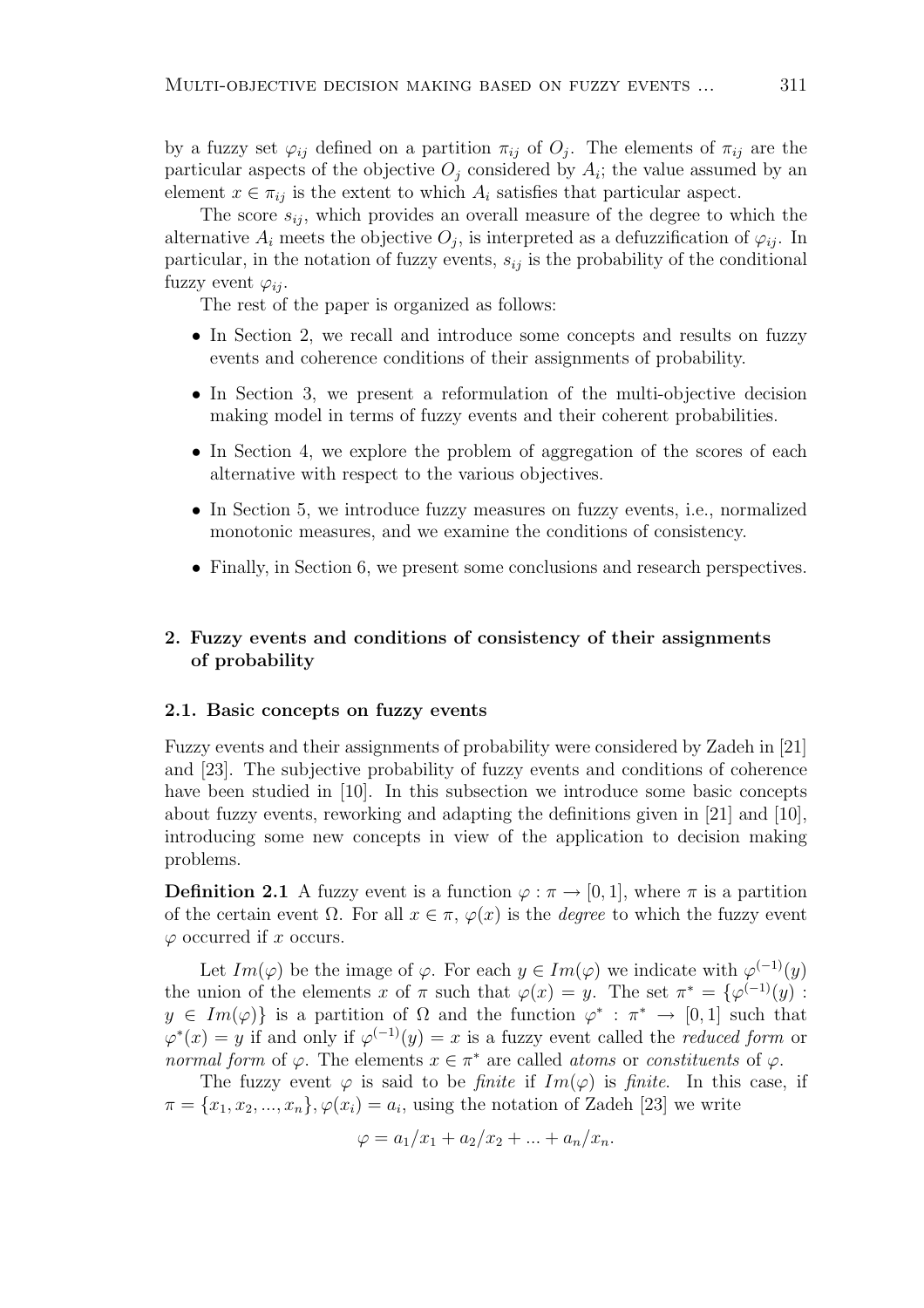Remark 2.1 We note that, by identifying each event with its characteristic function, each event E can be seen as the fuzzy event  $\varphi_E$  with domain  $\{E, E^c\}$  and such that  $\varphi_E(E) = 1, \varphi_E(E^c) = 0.$ 

**Definition 2.2** Let  $\varphi_1 : \pi_1 \to [0, 1]$  and  $\varphi_2 : \pi_2 \to [0, 1]$  two fuzzy events. We put:

(4) 
$$
\varphi_1 \leq \varphi_2 \Leftrightarrow \forall x_1 \in \pi_1, x_2 \in \pi_2, x_1 \cap x_2 \neq \emptyset \Rightarrow \varphi_1(x_1) \leq \varphi_2(x_2);
$$

$$
\varphi_1 = \varphi_2 \Leftrightarrow \varphi_1 \leq \varphi_2, \varphi_2 \leq \varphi_1.
$$

Remark 2.2 From the above definition it follows that two fuzzy events are equal if and only if they have the same reduced form. In particular, if two fuzzy events are equal then they have the same constituents.

If  $\pi_1$  and  $\pi_2$  are partitions of the certain event, let us denote with  $\pi_1\pi_2$  their product, i.e. the partition  $\{x_1 \cap x_2 : x_1 \in \pi_1, x_2 \in \pi_2, x_1 \cap x_2 \neq \emptyset\}.$ 

**Definition 2.3** Let  $\varphi_1 : \pi_1 \to [0, 1]$  and  $\varphi_2 : \pi_2 \to [0, 1]$  be two fuzzy events and let  $\star$  be an operation in [0, 1]. We define  $\varphi_1 \star \varphi_2 : \pi_1 \pi_2 \to [0, 1]$  as the fuzzy event with domain  $\pi_1\pi_2$  and such that

(5) 
$$
\forall x_1 \in \pi_1, x_2 \in \pi_2 : x_1 \cap x_2 \neq \emptyset, (\varphi_1 \star \varphi_2)(x_1 \cap x_2) = \varphi_1(x_1) \star \varphi_2(x_2).
$$

The most important are the following [8], [19]:

- $\star$  is a t-conorm, i.e. an operation in [0, 1] associative, commutative, with 0 as neutral element and increasing in each variable;
- $\star$  is a t-norm, i.e. an operation in [0, 1] associative, commutative, with 1 as neutral element and increasing in each variable.

**Remark 2.3** We note that a constant  $k \in [0, 1]$  is a fuzzy event  $\varphi$  with domain  $\pi = {\Omega}$  and  $\varphi(\Omega) = k$ , and the multiplication in [0, 1] is a t-norm. So the product of a fuzzy event by a scalar belonging to the interval  $[0, 1]$  is a special case of the formula (5).

**Definition 2.4** Let  $F$  be a nonempty family of fuzzy events such that

(6)  $k \in [0, 1], \varphi \in F \Rightarrow k\varphi \in F$ ,  $\varphi_1, \varphi_2 \in F$ ,  $\varphi_1 + \varphi_2 \leq 1 \Rightarrow \varphi_1 + \varphi_2 \in F$ .

A function  $p: F \to [0, 1]$  is said to be a *probability* on F if

$$
\mathbf{P1}\ \forall \varphi \in F, \inf(\varphi) \le p(\varphi) \le \sup(\varphi);
$$

**P2**  $k \in [0, 1], \varphi \in F \Rightarrow p(k\varphi) = kp(\varphi);$ 

**P3**  $\varphi_1, \varphi_2 \in F$ ,  $\varphi_1 + \varphi_2 \leq 1 \Rightarrow p(\varphi_1 + \varphi_2) = p(\varphi_1) + p(\varphi_2)$ .

As a consequence, we have the following corollary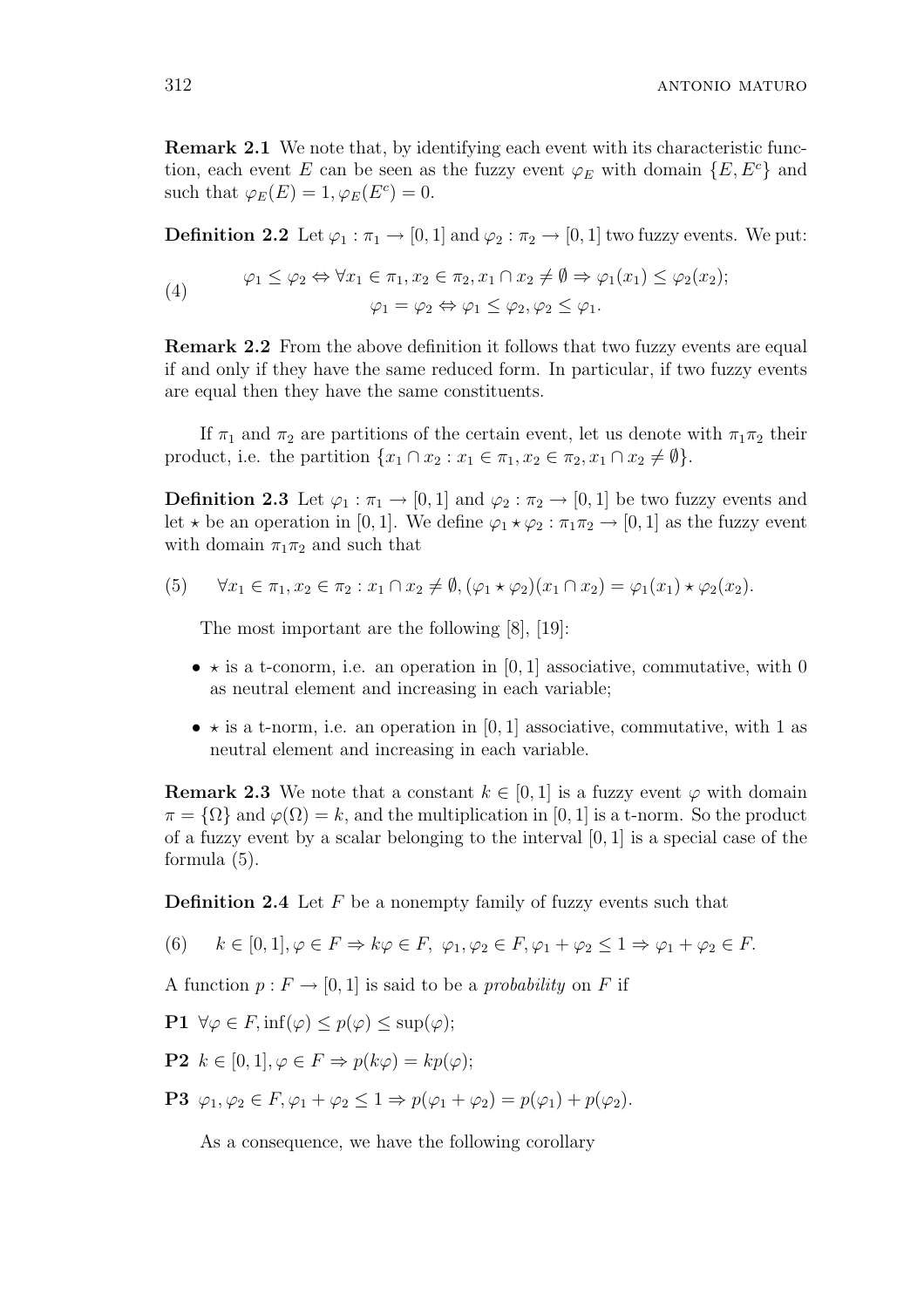Corollary 2.1 Let  $\varphi : \pi \to [0,1]$  be a finite fuzzy event,  $\varphi = a_1/x_1 + a_2/x_2 +$ ... +  $a_n/x_n$ . If  $p : \pi \to [0,1]$  is a probability in  $\pi$ , then the probability of  $\varphi$  is the number:

(7) 
$$
p(\varphi) = a_1 p(x_1) + a_2 p(x_2) + \dots + a_n p(x_n).
$$

### 2.2. Coherence of a probability assessment on fuzzy events

**Definition 2.5** Let  $\Phi = {\varphi_1, \varphi_2, ..., \varphi_h}$  be a finite family of finite fuzzy events  $\varphi_i : \pi_i \to [0,1]$  in reduced form. The elements of the product  $\pi = \pi_1 \pi_2 ... \pi_h$  are called atoms or constituents of Φ.

Referring to the notations of the definition 2.5, let  $\pi = \{c_1, c_2, ..., c_s\}$  be the set of the atoms of  $\Phi$ . If  $c_r = x_1^r \cap x_2^r \cap ... \cap x_h^r$ ,  $x_i^r \in \pi_i$ , we can write:

(8) 
$$
\varphi_i = a_i^1/c_1 + a_i^2/c_2 + \dots + a_i^s/c_s, \ a_i^r = \varphi_i(x_i^r) = \varphi_i(c_r).
$$

If the probabilities of the atoms were assigned then by the formula (7) we obtain the probability of each fuzzy event belonging to Φ.

In practical applications, however, often occurs that, based on information, beliefs, rationales, expert opinions, we have an assessment of the probabilities  $p_i =$  $p(\varphi_i)$  of the fuzzy events belonging to  $\Phi$  without knowing the probabilities of the atoms. In this case the question arises of whether these judgments are consistent, i.e. if there exists a probability distribution on the atoms that permits to get the  $p(\varphi_i)$  by the formula (7). For this purpose we give the following definition.

**Definition 2.6** An assignment of probabilities  $p = (p_1, p_2, ..., p_h)$  to the family of finite fuzzy events  $\Phi = {\varphi_1, \varphi_2, ..., \varphi_h}$ , with  $p_i = p(\varphi_i)$ , is said to be coherent (or consistent) if there exists a probability distribution on the family of the atoms of Φ such that:

(9) 
$$
p(\varphi_i) = a_i^1 p(c_1) + a_i^2 p(c_2) + \dots + a_i^s p(c_s).
$$

with  $a_i^r = \varphi_i(c_r)$ .

Let  $A = (a_{ir})$  be the matrix with  $a_{ir} = \varphi_i(c_r)$  and let  $P = [p_1, p_2, ..., p_h]^t$ ,  $p_i = p(\varphi_i)$  be the column vector of probabilities assigned to the fuzzy events  $\varphi_i$ . Moreover let  $Z = [z_1, z_2, ..., z_s]^t$  be the unknown vector of probabilities of the constituents. From the above definition the following theorem hold:

**Theorem 2.1** The assignment of probabilities  $P = [p_1, p_2, ..., p_h]^t$  to the family of finite fuzzy events  $\Phi = {\varphi_1, \varphi_2, ..., \varphi_h}$ , with  $p_i = p(\varphi_i)$ , is consistent if and only if there exists a solution of the system:

(10) 
$$
AZ = P, z_1 + z_2 + \dots + z_s = 1, Z \ge 0.
$$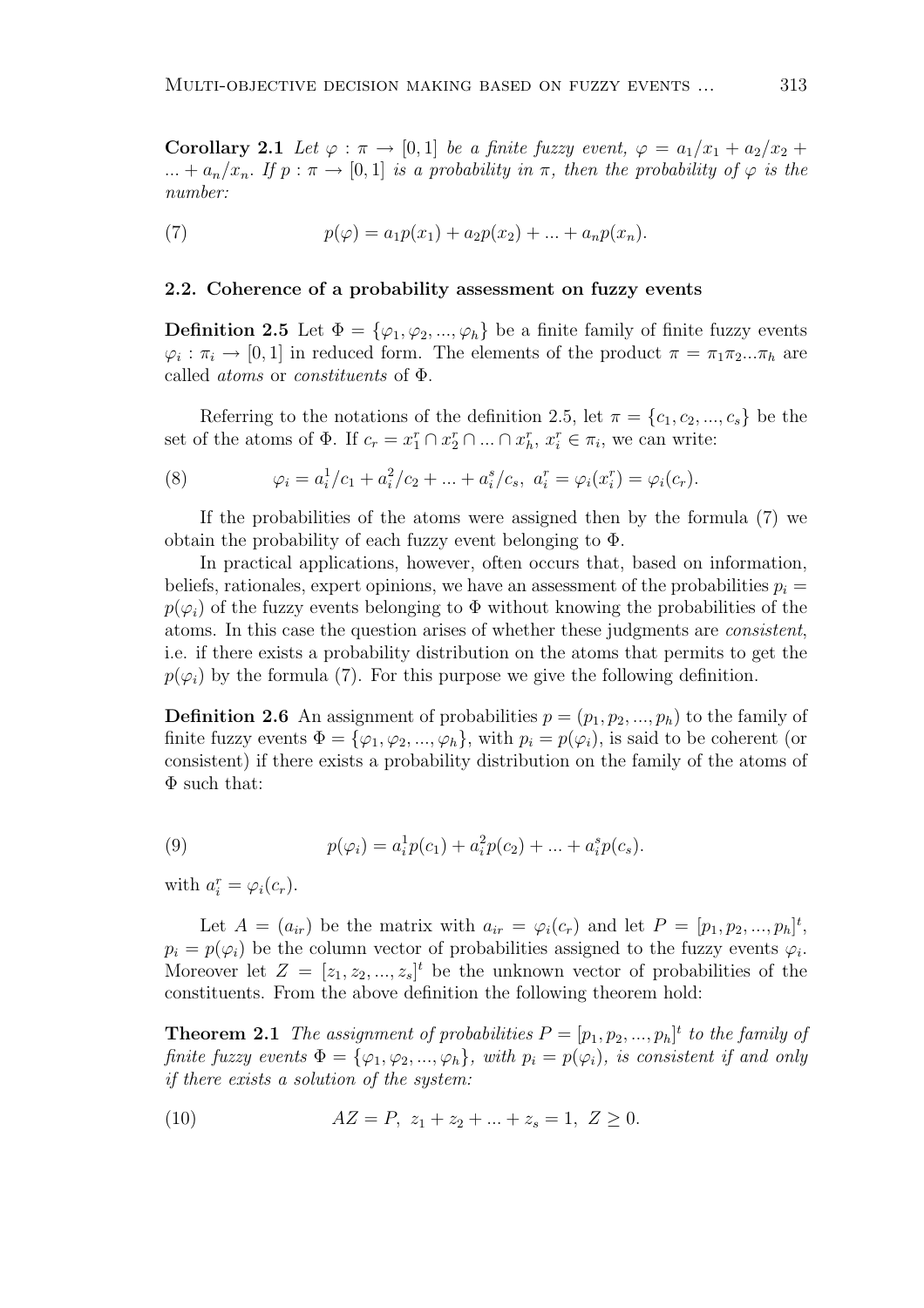314 antonio maturo maturo maturo maturo maturo maturo maturo maturo maturo maturo maturo maturo maturo maturo

# 2.3. Conditional fuzzy events and coherence of their probability assessments

An extension of the concept of fuzzy event is conditional fuzzy event.

**Definition 2.7** Let  $H$  be a non impossible event. A fuzzy event conditional on H is a function  $\varphi : \pi \to [0, 1]$ , where  $\pi$  is a partition of the event H. If  $\pi = \{x_1, x_2, ..., x_n\}, \varphi(x_i) = a_i$ , using a notation consistent with that of Zadeh [23] we write:

(11) 
$$
\varphi = a_1/(x_1|H) + a_2/(x_2|H) + \dots + a_n/(x_n|H).
$$

For each  $y \in Im(\varphi)$  we indicate with  $\varphi^{(-1)}(y)$  the union of the elements x of  $\pi$ such that  $\varphi(x) = y$ . The set  $\pi^* = {\varphi^{(-1)}(y) : y \in Im(\varphi)}$  is a partition of H and the function  $\varphi^* : \pi^* \to [0,1]$  such that  $\varphi^*(x) = y$  if and only if  $\varphi^{(-1)}(y) = x$ is a conditional fuzzy event called the *reduced form* or normal form of  $\varphi$ . The non impossible elements  $x \in \pi^* \cup \{H^c\}$  are called *atoms* or *constituents* of  $\varphi$ . The conditional events  $x|H, x \in \pi^*$  are the *conditional atoms* (or *conditional* constituents) of  $\varphi$ .

For  $H = \Omega$  previous definitions are reduced to that of (unconditional) fuzzy events. The definitions 2.2, 2.3, and their consequences extend to fuzzy events conditional on H by simply replacing  $\Omega$  with H. Definition 2.4 extends to the case where  $F$  is a family of conditional fuzzy events with the same conditioning H and formula  $(7)$  is replaced by:

(12) 
$$
p(\varphi) = a_1 p(x_1|H) + a_2 p(x_2|H) + \dots + a_n p(x_n|H)
$$

where  $p(x_i|H)$  is the probability of the conditional event  $x_i|H$ .

Let  $\Phi = {\varphi_1, \varphi_2, ..., \varphi_h}, \varphi_i : \pi_i \to [0, 1],$  be a finite family of finite fuzzy events conditional on H in reduced form and let  $\pi = \pi_1 \pi_2 ... \pi_h$ . The non impossible events belonging to  $\pi \cup \{H^c\}$  are called *atoms* or *constituents* of  $\Phi$  and the conditional events  $x|H, x \in \pi$  are the *conditional atoms*. If  $\pi = \{c_1, c_2, ..., c_s\},\$  $c_r = x_1^r \cap x_2^r \cap ... \cap x_h^r$ ,  $x_i^r \in \pi_i$ , we can extend formula (8) replacing the atoms  $c_r$ with the conditional atoms  $c_r|H$ :

(13) 
$$
\varphi_i = a_i^1/(c_1|H) + a_i^2/(c_2|H) + \dots + a_i^s/(c_s|H), \ a_i^r = \varphi_i(x_i^r) = \varphi_i(c_r).
$$

Formula (9) is replaced by:

(14) 
$$
p(\varphi_i) = a_i^1 p(c_1|H) + a_i^2 p(c_2|H) + \dots + a_i^s p(c_s|H), \ a_i^r = \varphi_i(c_r).
$$

Similarly, we can can extend Theorem 2.1. In this case, however, the  $z_i$  have the meaning of the unknown probabilities of the atoms conditional on H.

In order to connect the consistency of conditional fuzzy events with the coherence of (unconditional) fuzzy events, let us introduce the following definition.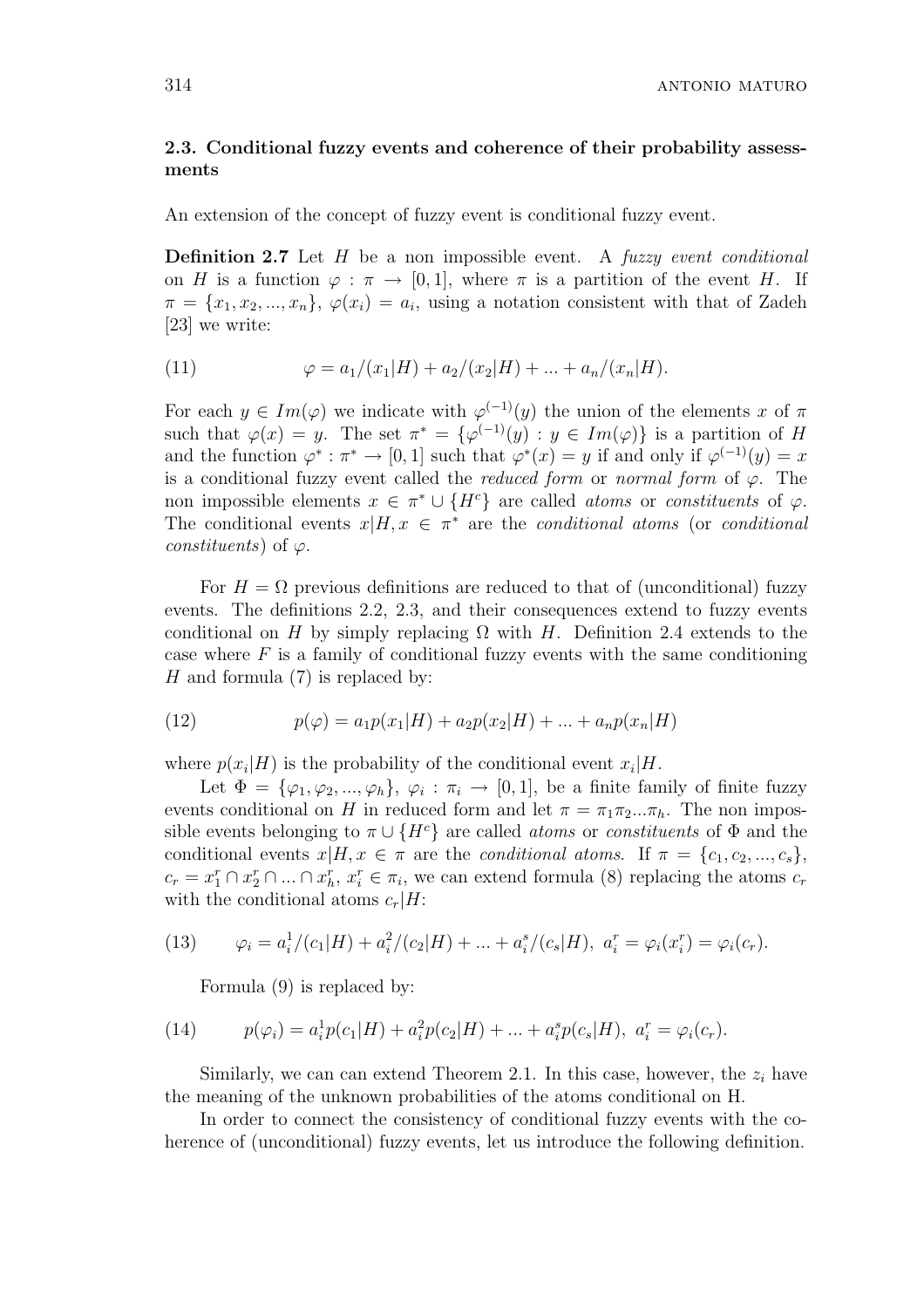**Definition 2.8** Let  $\varphi : \pi \to [0,1]$  a fuzzy event conditional on  $H \neq \Omega$ ,  $\varphi = a_1/(x_1|H) + a_2/(x_2|H) + \ldots + a_n/(x_n|H)$ . We call (unconditional) fuzzy event associated with  $\varphi$  the fuzzy event  $\varphi^0$ :  $\pi^0 = \pi \cup \{H^c\} \to [0,1]$  defined as  $\varphi^0 = a_1/x_1 + a_2/x_2 + \ldots + a_n/x_n + 0/H^c.$ 

**Remark 2.4** It is well known that, for every pair of events  $(E, H)$ ,  $E \subseteq H$ ,  $H \neq \emptyset$ ,  $p(E) = p(E|H)p(H)$ . Then from (7) and (12) it follows that, if  $\varphi$  is a fuzzy event conditional on H and  $\varphi^0$  is the (unconditional) fuzzy event associated,  $p(\varphi^0) = p(\varphi)p(H).$ 

Then, we have the following theorem:

**Theorem 2.2** Let  $p = (p_1, p_2, ..., p_h)$  an assessment of probabilities to the family of finite conditional fuzzy events  $\Phi = {\varphi_1, \varphi_2, ..., \varphi_h}$ , with  $\varphi_i$  conditional on  $H_i$ ,  $p_i = p(\varphi_i)$ . If the assessment p implies that the probabilities of events  $H_i$  are all non-zero, then p is coherent if and only if the assessment  $p^0 = (p_1p(H_1), p_2p(H_2), ...,$  $p_h p(H_h)$ ) on the set of associated (unconditional) fuzzy events  $\Phi^0 = (\varphi_1^0, \varphi_2^0, ..., \varphi_h^0)$ is coherent.

Remark 2.5 It is worth noting that, from the theory on the consistency of conditional events [5], [4], [6] it follows that, if the assessment p does not imply that the probabilities of events  $H_i$  are all non-zero, then the consistency conditions on p are more complex than those of consistency of  $p^0$ .

# 3. A reformulation of the multi-objective decision model in terms of fuzzy events and their coherent probabilities

#### 3.1. Weights and scores as coherent probabilities of fuzzy events

Assume, henceforth, that the objectives are events and that the effect of an alternative to an objective is represented by a finite conditional fuzzy event  $A_i|O_j$ [10], [23], i.e. a fuzzy set  $\varphi_{ij} : \pi_{ij} \to [0,1]$  with domain a finite partition  $\pi_{ij}$  of  $O_j$ . Each element  $x \in \pi_{ij}$  is a particular aspect of the objective  $O_j$  and the value  $\varphi_{ii}(x)$  is the extent to which the alternative  $A_i$  meets the facet x.

The score  $s_{ij}$ , which measures the degree to which, overall, the alternative  $A_i$ meets the objective  $O_j$ , is interpreted as a defuzzification of  $\varphi_{ij}$ . In particular, in this Sec., we assume that the scores  $s_{ij}$  meet, formally, the properties of a coherent assignment of probabilities on conditional fuzzy events  $\varphi_{ij}$ . In Sec. 5 we will consider other types of consistent defuzzification.

The weight  $w_j$  of the objective  $O_j$  is interpreted formally as its probability, so the product  $w_j s_{ij}$  is the probability of the unconditional fuzzy event  $\varphi_{ij}^0$  associated with  $\varphi_{ij}$ . If the weights  $w_j$  are positive, then by Theorem 2.2, the consistency of the assignment of probabilities  $s_{ij}$  on the conditional fuzzy events  $\varphi_{ij}$  is reduced to that of assigning coherent probabilities  $w_j s_{ij}$  on the associated fuzzy events  $\varphi_{ij}^0$ .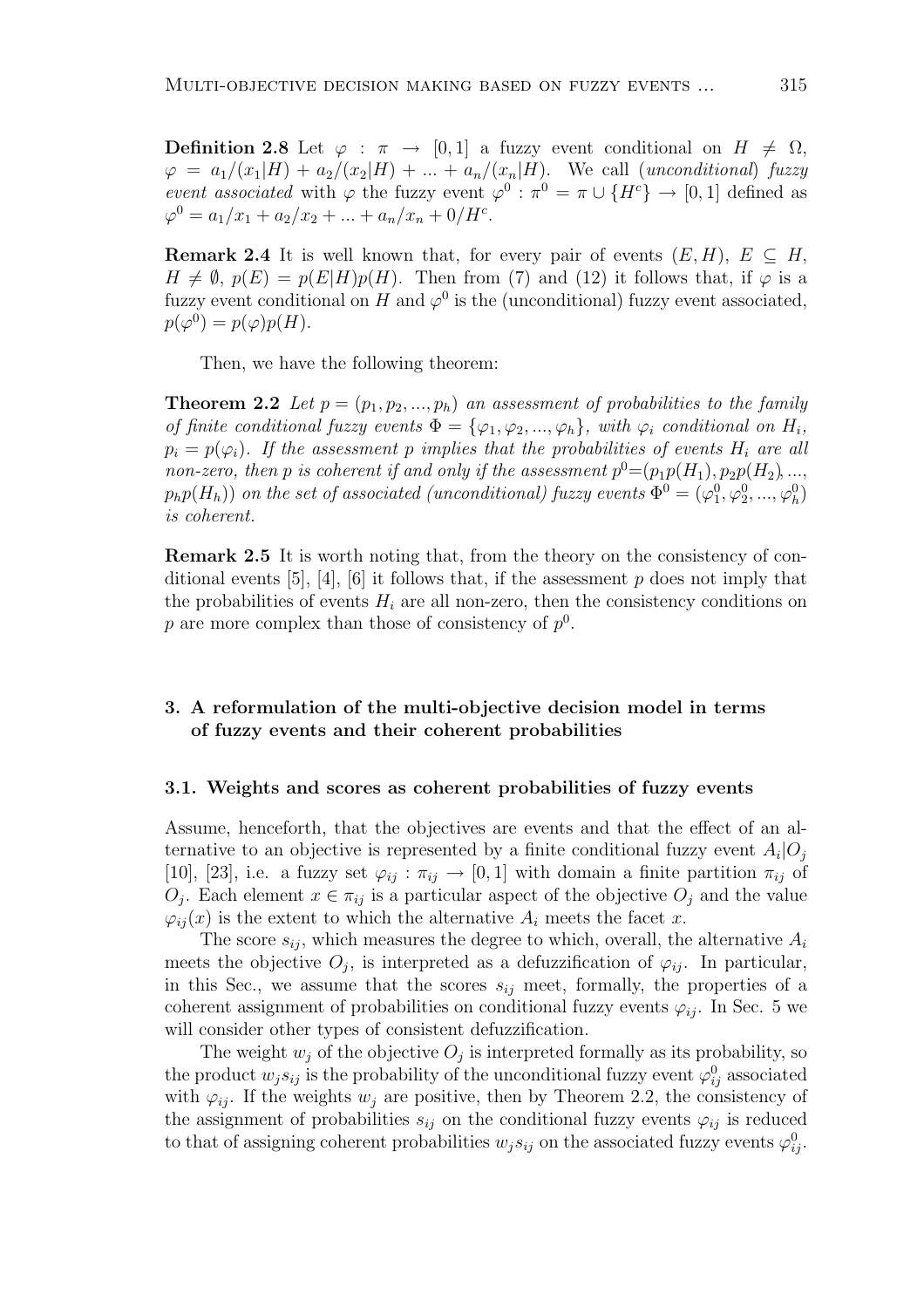Both logical reasons and to simplify the algorithms, you should first deal with the consistent assignment of weights  $w_j > 0$  of the objectives  $O_j$  and then assigning consistent scores  $s_{ij}$  to the conditional fuzzy events  $\varphi_{ij}$ .

Let  $\omega = \{o_1, o_2, ..., o_h\}$  be the set of atoms of the objectives  $O_j$ . Identifying the event  $O_i$  with its characteristic function we can write:

$$
O_j = \delta_{j1}/o_1 + \delta_{j2}/o_2 + \dots + \delta_{jh}/o_h,
$$

with  $\delta_{jr} = 1$  if  $o_r \in O_j$ ,  $\delta_{jr} = 0$  if  $o_r \in O_j^c$ .

Let  $\Delta = (\delta_{ir})$  the matrix having as elements the numbers  $\delta_{ir}$ . By Theorem 2.1, we have the following corollary:

**Corollary 3.2** The assignment of probabilities  $W = [w_1, w_2, ..., w_n]^t$  to the events  $O_j$  is consistent if and only if there exist solutions  $Z = [z_1, z_2, ..., z_h]^t$  of the system of equations and inequalities:

(15) 
$$
\Delta Z = W, z_1 + z_2 + ... + z_h = 1, Z \ge 0.
$$

Let us remark that if the objectives are incompatible and exhaustive events then the consistency of weights reduces to condition (1).

Once assigned positive weights  $w_j$  to the objectives  $O_j$  in a coherent way we pass to the second part of the algorithm: consistently assign probabilities  $w_i s_{ij}$ to fuzzy events  $\varphi_{ij}^0$ .

Let  $\pi = \{c_1, c_2, ..., c_s\}$  be the set of the atoms of the fuzzy events  $\varphi_{ij}^0$  and let  $\varphi_{ij}^0(c_r) = a_{ij}^r$ . By Theorem 2.1, we have:

**Corollary 3.3** The assignment of probabilities  $w_j s_{ij}$  to fuzzy events  $\varphi_{ij}^0$  is consistent if and only if there exist solutions  $Z = [z_1, z_2, ..., z_s]^t$  of the system of equations and inequalities:

(16)  $\forall (i, j), \ a_{ij}^1 z_1 + a_{ij}^2 z_2 + \dots + a_{ij}^s z_s = w_j s_{ij}$ 

$$
(17) \t\t\t z_1 + z_2 + \ldots + z_s = 1
$$

(18)  $Z \geq 0$ 

If the scores are not consistent, then we must identify criteria and algorithms that allow us to gradually modify these scores and to get closer to consistency in every step.

There also seems useful to introduce the concept of *weak consistency*, which could replace the consistency in the case of complex decision problems with uncertain data.

### 3.2. Fuzzy coherence

Let  $\Phi = {\varphi_1, \varphi_2, ..., \varphi_h}$  be a finite family of finite fuzzy events  $\varphi_i : \pi_i \to [0,1],$  $\pi = \{c_1, c_2, ..., c_s\}$  the set of the atoms. Let  $A = (a_{ir})$  be the matrix with  $a_{ir} = \varphi_i(c_r).$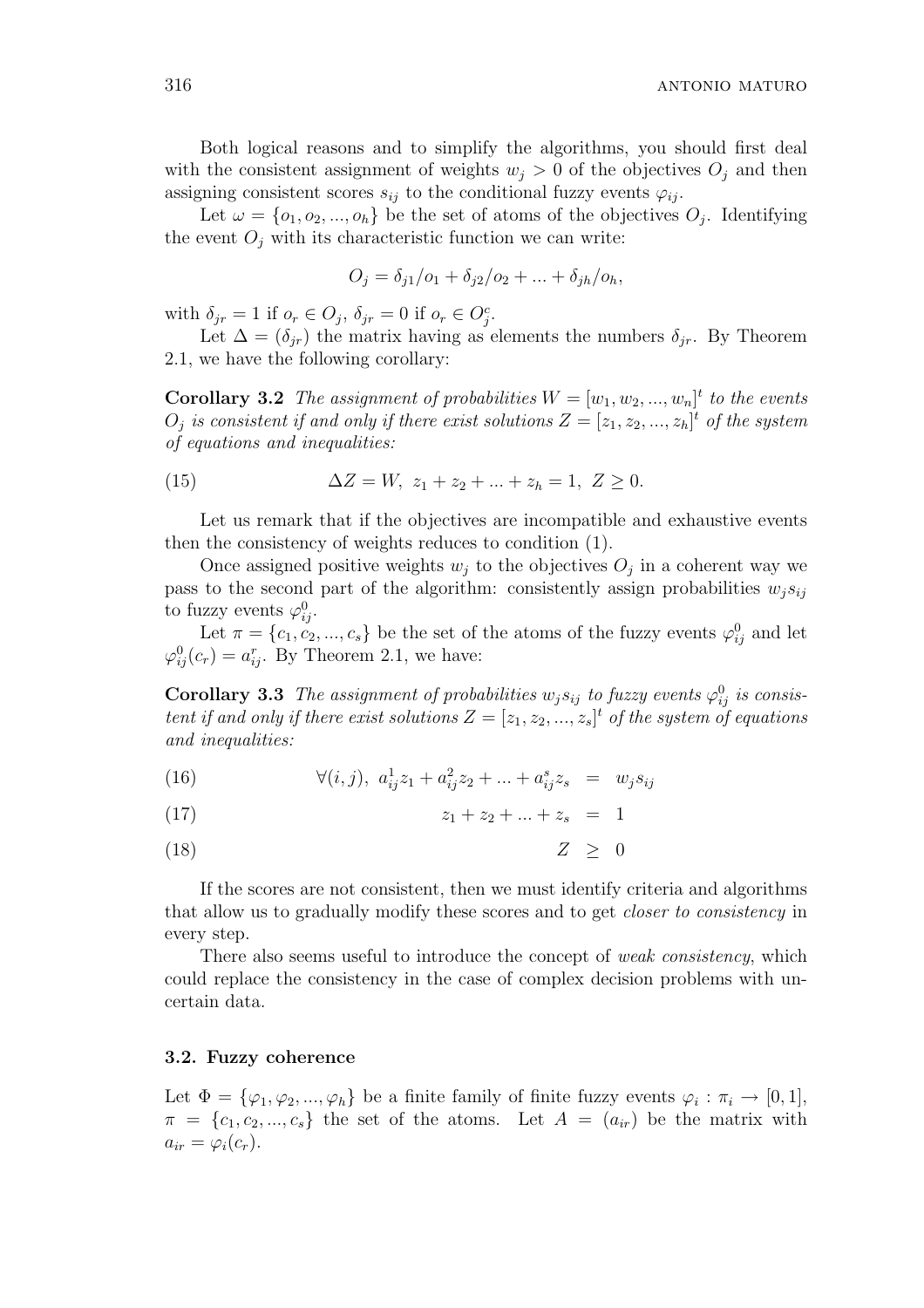From Theorem 2.1, an assessment of probabilities  $p = (p_1, p_2, ..., p_h)$  on  $\Phi$  is coherent if and only if  $p$  belongs to the set

$$
S = \{X = [x_1, x_2, ..., x_h]^t : X = AZ, Z \in [0, 1]^s, z_1 + z_2 + ... + z_s = 1\}.
$$

Let us call S the set of coherence (or consistence) associated with  $\Phi$ . S is bounded, closed, and contained in  $[0, 1]^h$ , then the Euclidean distance between p bounded, closed, and contained in [0, 1]<sup>"</sup>, then the Euclidean distance between p<br>and S is a nonnegative real number  $d(p, S)$  less than or equal to  $\sqrt{h}$ . The finding that distance reduces to a quadratic programming problem. In this framework let us give the following definition.

Definition 3.9 We define *fuzzy coherence* the fuzzy set

$$
\gamma: p \in [0,1]^h \to 1 - \frac{d^2(p,S)}{h}.
$$

For every  $p \in [0,1]^h$ ,  $\gamma(p)$  is the *degree of coherence* of p.

In practical applications, where there is uncertainty about the values of fuzzy events, it seems appropriate to accept a slight inconsistency. So, given a decision problem, we propose to set a suitable positive number  $\alpha < 1$ , depending on the complexity of the problem (e.g.  $\alpha = 0.9$ ). An assignments of probabilities p to a family of fuzzy events is said to be *weakly consistent* if  $\gamma(p) \geq \alpha$ .

We believe that in complex decision problems with uncertain data can be permitted to accept weakly consistent assignments of probabilities.

#### 3.3. An algorithm to get closer to the consistency

Let  $\Phi$  be a finite family of h finite fuzzy events and S its set of coherence. We can find, for each  $i \in \{1, 2, ..., h\}$ , two points  $P_i = (a_1, a_2, ..., a_h)$  and  $Q_i = (b_1, b_2, ..., b_h)$  such that  $P_i$  is a solution of the linear programming problem:

(19) 
$$
\min x_i, (x_1, x_2, ..., x_h) \in S,
$$

and  $Q_i$  is a solution of

(20) 
$$
\max x_i, (x_1, x_2, ..., x_h) \in S.
$$

The interval  $[a_i, b_i]$  is the projection of S on the axis  $x_i$ . Let T be the convex set generated by the points  $P_i, Q_i, i \in \{1, 2, ..., h\}$ . Let G be the barycenter of T.

If p is not a coherent probability assessment on  $\Phi$ , we propose the following algorithm to get closer to the consistency:

(step 1) We fix a small positive real number  $\varepsilon$ , indicating the extent to which we approach the consistency in each iteration.

(step 2) We urge decision makers to update the assignment p with a new assignment q with the condition that the dot product between the vectors  $pq$  and pG is not less than  $\varepsilon$  (and thus, for the Euclidean distances,  $d(q, G) \leq d(p, G) - \varepsilon$ ).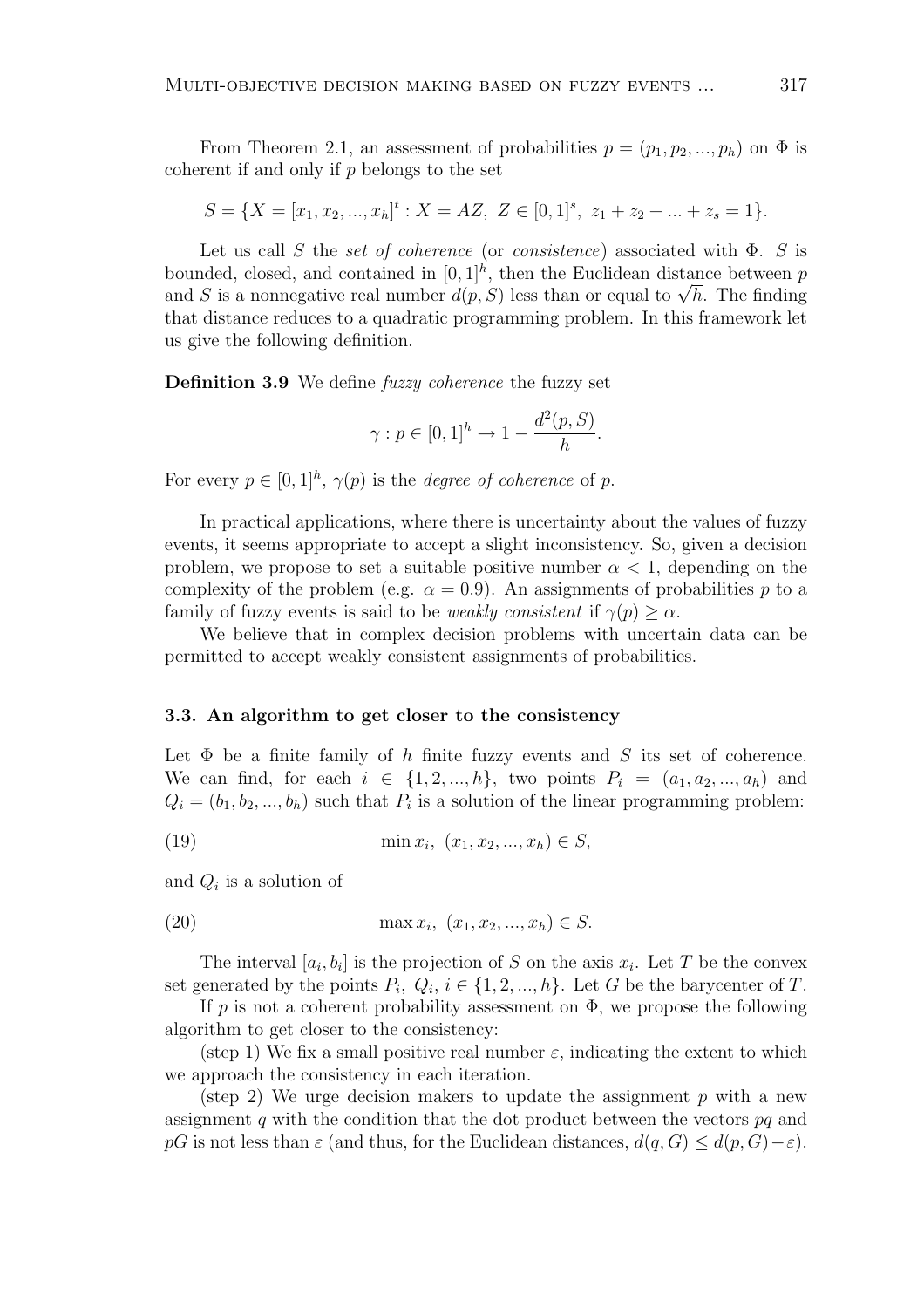(step 3) We assign  $p = q$ . If p is consistent, the algorithm ends, if p is not consistent we return to step 2.

## 4. Aggregation of scores

A usual choice is to aggregate the scores of the alternatives using the formula (3). This is acceptable if the decision maker is aware that, in this way, the score of each constituent is counted as many times as there are objectives in which the constituent is contained. If the decision maker believes that this assumption is correct for the decision problem under discussion, then it is right to use the formula (3).

We remark that from formulae (3), (9) and (16) the global score of the alternative  $A_i$  is the number:

(21) 
$$
s(A_i) = \sum_{j=1}^n s_{ij} w_j = \sum_{r=1}^s \left[ \sum_{j=1}^n a_{ij}^r \right] z_r.
$$

where  $a_{ij}^r = \varphi_{ij}^0(c_r)$ .

This means that the score assigned to the atom  $c_r$  is:

(22) 
$$
s(c_r) = \sum_{j=1}^{n} a_{ij}^r,
$$

i.e., it is the sum of the scores of  $c_r$  with respect to the alternative  $A_i$  in all the objectives containing  $c_r$  and

(23) 
$$
s(A_i) = \sum_{r=1}^{s} s(c_r) z_r.
$$

There are many other criteria to assess the scores of atoms. For instance, if the decision maker wants the score of each constituent contained in at least an objective is counted only once in the aggregation of the scores of each alternative, he can assume that in formula (23) the score of the atom  $c_r$  with respect to the alternative  $A_i$  is:

(24) 
$$
s(c_r) = \max_{j=1}^n a_{ij}^r.
$$

Of course, there are many other possible formulae for  $s(c_r)$ . Precisely, we can assume:

(25) 
$$
s(c_r) = f(a_{i1}^r, a_{i2}^r, ..., a_{in}^r),
$$

where f is a non negative real function, defined in  $[0, 1]^n$ , null in  $(0, 0, ..., 0)$ , continuous, symmetric respect to every pair of variables, and increasing respect to every argument. For instance, the operation of "sum" or of "max" can be replaced by a t-conorm.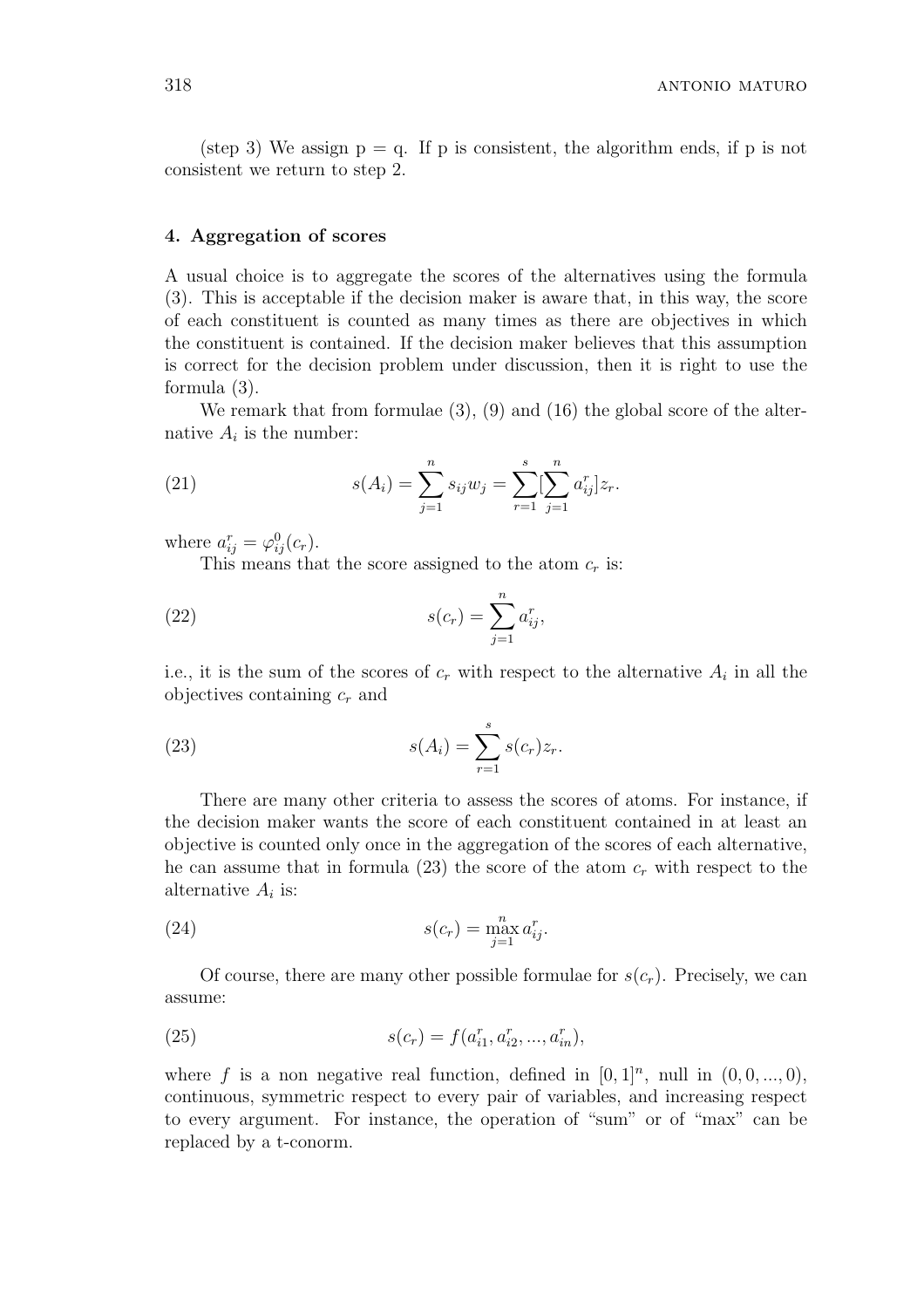We emphasize that, if the formula (22) holds, then the value  $s(A_i)$  in formula (23) is independent on the solution  $(z_1, z_2, ..., z_s)$  considered of the system (16)– (17) with the conditions (18). On the contrary, if a different formula is adopted for  $s(c_r)$ , then the value  $s(A_i)$  depend on  $(z_1, z_2, ..., z_s)$ . From the continuity of the function f, the set of values  $s(A_i)$  is a closed interval  $[m_i, M_i]$  of the real line.

Of course  $m_i$  is obtained when  $(z_1, z_2, ..., z_s)$  is a solution  $P_i$  of the mathematical programming problem:

(26) 
$$
\min s(A_i) = \sum_{r=1}^{s} f(a_{i1}^r, a_{i2}^r, ..., a_{in}^r) z_r,
$$

with the constraints given by system  $(16)$ – $(17)$  with the conditions  $(18)$ .

Similarly  $M_i$  is obtained when  $(z_1, z_2, ..., z_s)$  is a solution  $Q_i$  of the mathematical programming problem:

(27) 
$$
\max s(A_i) = \sum_{r=1}^{s} f(a_{i1}^r, a_{i2}^r, ..., a_{in}^r) z_r,
$$

with the constraints given by system  $(16)$  -  $(17)$  with the conditions  $(18)$ .

We propose, below, to assume that  $s(A_i)$  is a suitable triangular fuzzy number. For definitions and results on fuzzy numbers, see, e.g., [21], [22], [23], [8], [20].

It seems natural to assume the support of  $s(A_i)$  is the closed interval  $[m_i, M_i]$ . In order to define the core  $c(A_i)$  of the fuzzy number  $s(A_i)$ , we propose to consider the convex set  $H = [P_i, Q_i, i \in \{1, 2, ..., m\}]$  generated by the vertices  $P_i, Q_i$ ,  $i \in \{1, 2, ..., m\}$ . H is contained in the set K of all the solutions of the system  $(16)$ – $(17)$  with the conditions  $(18)$ , that is also a convex set.

Let  $G = (g_1, g_2, ..., g_s)$  be the barycenter of H. G belongs to H and it seems reasonable to assume that the core of  $s(A_i)$  is the value

(28) 
$$
h_i = \sum_{r=1}^{s} f(a_{i1}^r, a_{i2}^r, ..., a_{in}^r) g_r,
$$

So we propose  $s(A_i)$  is the triangular fuzzy number  $(m_i, h_i, M_i)$ .

# 5. The multi-objective decision model in terms of fuzzy events and their fuzzy measures

### 5.1. Fuzzy measures

Let us recall the concepts of *fuzzy measure*, Archimedean t-conorms and decomposable measure and some basic results (see, e.g., [18], [19], [8], [9]).

**Definition 5.10** Let U be a set and  $\mathcal{E}$  a  $\sigma$ -field of subsets of U. A real function,  $m : \mathcal{E} \to R$ , is said to be a *fuzzy measure* on  $\mathcal{E}$  if: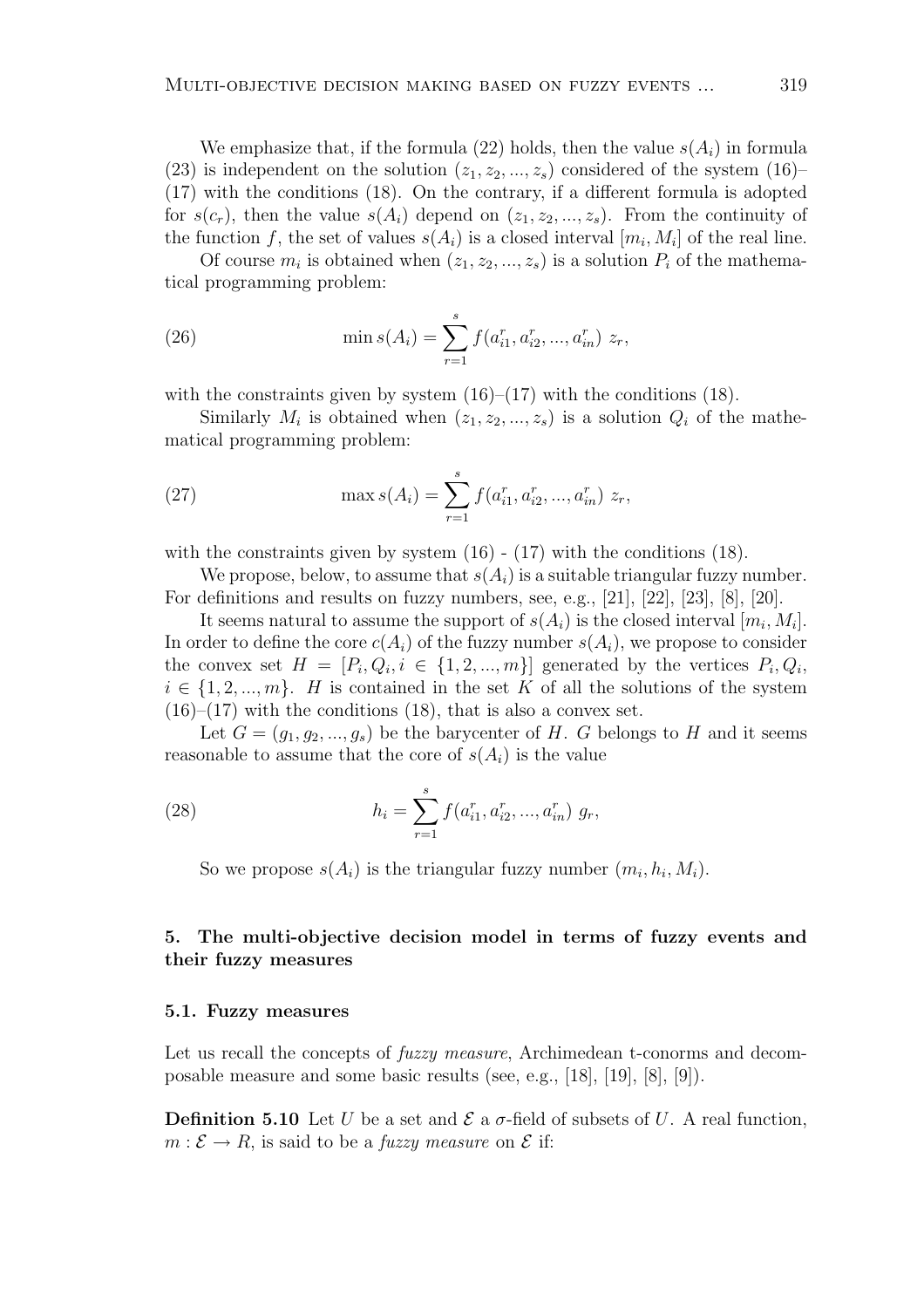FM1  $m(\emptyset) = 0$ ;  $m(U) = 1$ ;

FM2  $\forall A, B \in \mathcal{E}, A \subseteq B \Rightarrow m(A) \leq m(B)$ ;

**FM3** if  $\{A_n\}_{n\in\mathbb{N}}$  is a monotonic sequence of elements of  $\mathcal E$  then:

 $\lim_{n \to +\infty} A_n = A \Rightarrow \lim_{n \to +\infty} m(A_n) = m(A).$ 

If  $\mathcal E$  is finite then conditions FM1 and FM2 imply FM3. If we want to generalize the concept of finitely additive probabilities considered by de Finetti [5] then we must define a weak fuzzy measure, satisfying only the first two conditions, regardless of whether the domain is finite or not. Then we introduce the following definition.

**Definition 5.11** Let U be a set and F a family of subsets of U containing  $\{\emptyset, U\}$ . A real function,  $m : F \to R$ , is said to be a *weak fuzzy measure* on F if:

**FM1**  $m(\emptyset) = 0$ ;  $m(U) = 1$ ;

FM2  $\forall A, B \in F, A \subseteq B \Rightarrow m(A) \leq m(B)$ .

Remark 5.6 A coherent finitely additive probability satisfies condition FM1 and FM2, then the concept of weak fuzzy measure is a generalization of coherent finitely additive probability.

**Definition 5.12** A t-conorm  $\oplus$  is said to be *Archimedean* if it is continuous and  $x \oplus x > x$ ,  $\forall x \in (0,1)$ . An Archimedean t-conorm is called *strict* if it is strictly increasing in the open square  $(0, 1)^2$ .

The following representation theorem holds [9]:

**Theorem 5.3** A binary operation  $\oplus$  on [0, 1] is an Archimedean t-conorm if and only if there exists a strictly increasing and continuous function  $g : [0,1] \rightarrow$  $[0, +\infty]$ , with  $q(0) = 0$ , such that

$$
x \oplus y = g^{(-1)}(g(x) + g(y)).
$$

Function  $g^{(-1)}$  denotes the pseudo-inverse of g, i.e.:

$$
g^{(-1)}(x) = g^{-1}(\min(x, g(1))).
$$

The function g, called an additive generator of  $\oplus$ , is unique up to a positive constant factor. Moreover  $\oplus$  is strict if and only if  $q(1) = +\infty$ .

A compromise between the very general concept of weak fuzzy measure and that of finitely additive probability, rather restrictive in some applications of decision theory, was considered by some authors, notably by Weber [19]. Here are the definitions and basic results that will be useful for the rest of this paper.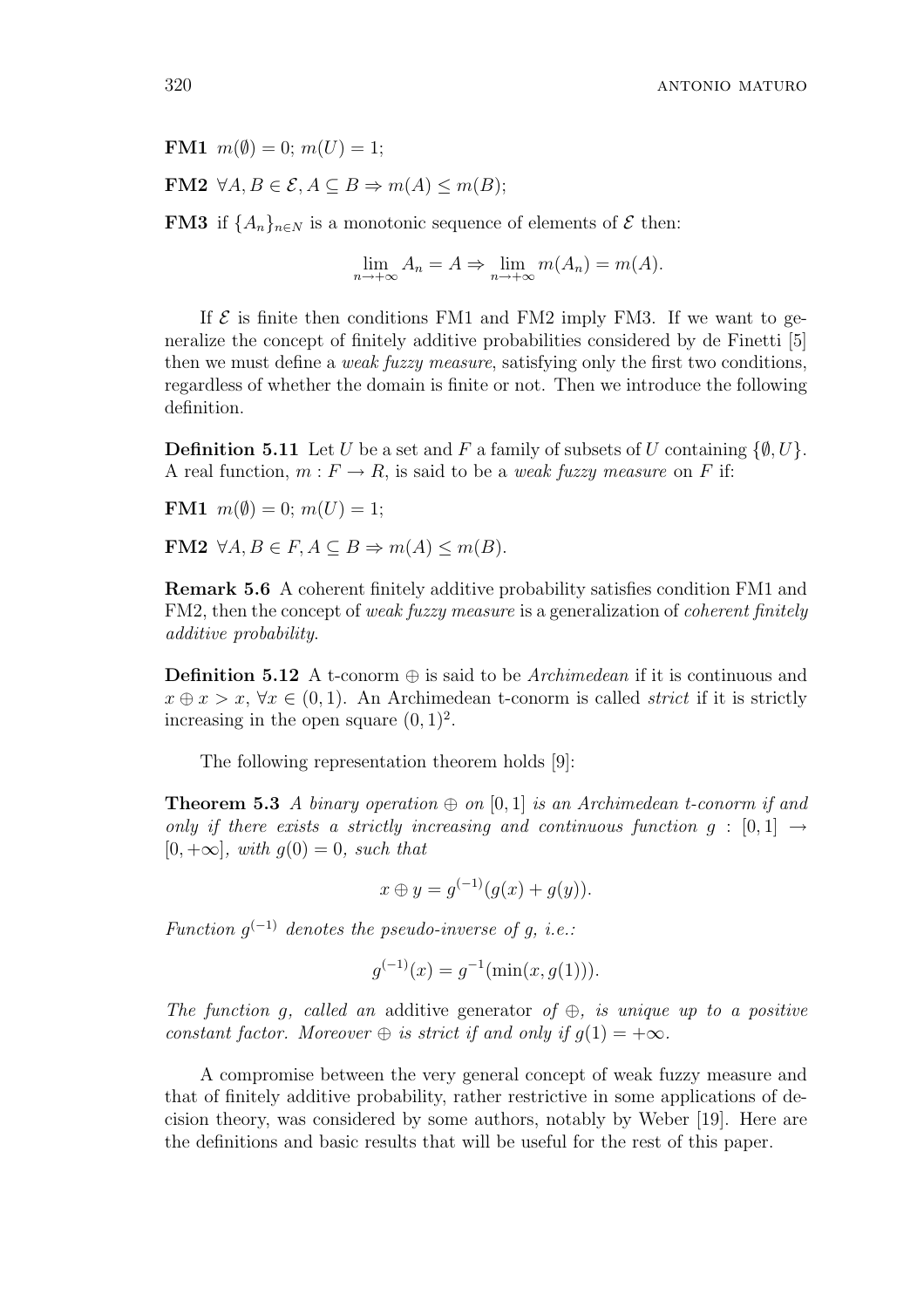**Definition 5.13** Let U be a set and F a field of subsets of U. A weak fuzzy measure m on F is said to be a measure decomposable w. r. to a t-conorm  $\oplus$ , or  $a \oplus$ -decomposable measure, if:

$$
A \cap B = \emptyset \Rightarrow m(A \cup B) = m(A) \oplus m(B).
$$

In [19], the following classification theorem is proved:

**Theorem 5.4** If the operation  $\oplus$  in [0, 1] is a strict Archimedean t-conorm, then  $g \circ m : F \to [0, +\infty]$  is an infinite additive measure, whenever m is a  $\oplus$ -decomposable one.

If  $\oplus$  is a nonstrict Archimedean t-conorm, then  $q \circ m$  is finite and one of the following cases occurs:

**NSA**  $q \circ m : F \to [0, +\infty]$  is a finite additive measure;

NSP  $q \circ m$  is a finite set function which is only pseudo additive, i.e., if  ${A_n}_{n\in{1,2,...,s}}$  is a family of pairwise disjoint elements of F, then:

$$
(g \circ m) \left(\bigcup_{n=1}^{s} A_n \right) < g(1) \Rightarrow (g \circ m) \left(\bigcup_{n=1}^{s} A_n \right) = \sum_{n=1}^{s} (g \circ m)(A_n);
$$
\n
$$
(g \circ m) \left(\bigcup_{n=1}^{s} A_n \right) = g(1) \Rightarrow (g \circ m) \left(\bigcup_{n=1}^{s} A_n \right) \le \sum_{n=1}^{s} (g \circ m)(A_n).
$$

#### 5.2. An extension of fuzzy measures to fuzzy events

Let  $\oplus$  be a nonstrict Archimedean t-conorm and let q be an additive generator of  $\oplus$  with  $g(1) = 1$ . Let  $\star$  be a t-norm. We introduce the following definition:

**Definition 5.14** Let  $\varphi : \pi \to [0, 1]$  be a finite fuzzy event,  $\varphi = a_1/x_1 + a_2/x_2 +$ ... +  $a_n/x_n$ . If  $m : \pi \to [0, 1]$  is a  $\oplus$  - decomposable fuzzy measure in  $\pi$ , then the measure of  $\varphi$  associated to the t-norm  $\star$  is the number:

(29) 
$$
m(\varphi) = a_1 \star m(x_1) \oplus a_2 \star m(x_2) \oplus \ldots \oplus a_n \star m(x_n).
$$

**Example 5.1** Two notable t-norms are the usual multiplication  $\cdot$  and the t-norm <sup>9</sup>, associated to the pair  $(\cdot, g)$ , defined as follows (see [8], p. 75)

(30) 
$$
a^{g} b = g^{(-1)}(g(a) \cdot g(b)).
$$

## 5.3. Coherence of a fuzzy measure assessment on fuzzy events

If we replace probabilities with  $\oplus$  - decomposable fuzzy measures, then Definition 2.6 is replaced by the following definition.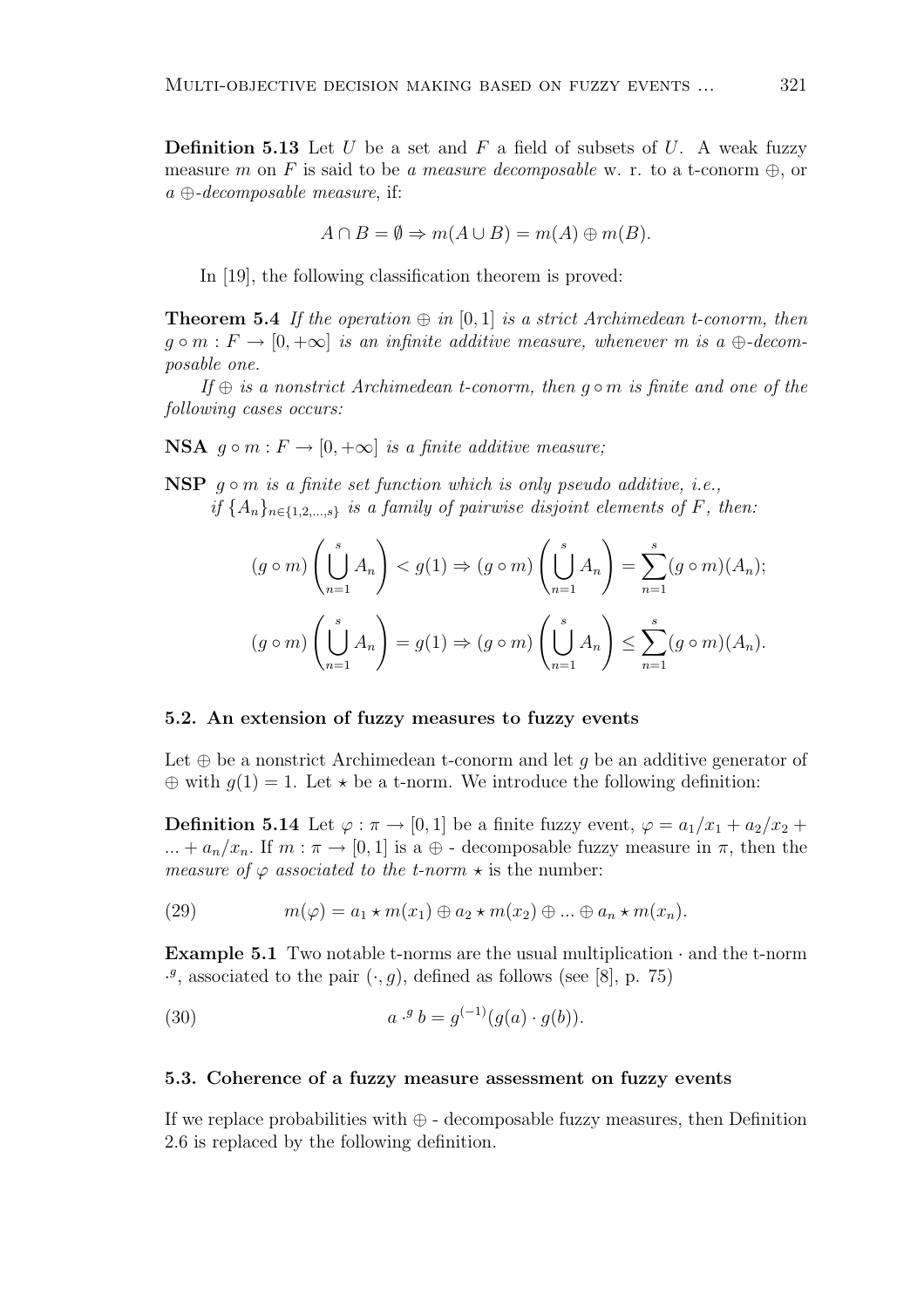**Definition 5.15** An assignment of  $\oplus$ -decomposable fuzzy measures  $m = (m_1, m_2,$ ...,  $m_h$ ) to the family of finite fuzzy events  $\Phi = (\varphi_1, \varphi_2, ..., \varphi_h)$ , with  $m_i = m(\varphi_i)$ , is said to be coherent (or consistent) if there exists a  $\oplus$  - decomposable fuzzy measure distribution on the family  $\{c_1, c_2, ..., c_s\}$  of the atoms of  $\Phi$  such that:

(31) 
$$
m(\varphi_i) = a_i^1 \star m(c_1) \oplus a_i^2 \star m(c_2) \oplus ... \oplus a_i^s \star m(c_s),
$$

with  $a_i^r = \varphi_i(c_r)$ .

Definition 5.15 and Theorem 5.4 imply the following theorem.

**Theorem 5.5** The assignment of  $\oplus$ -decomposable fuzzy measures  $m = [m_1, m_2,$  $\ldots, m_h]^t$ ,  $m_i < 1$ , to the family of finite fuzzy events  $\Phi = (\varphi_1, \varphi_2, \ldots, \varphi_h)$ , with  $m_i = m(\varphi_i)$ , is consistent if and only if there exists a solution of the system:

(32) 
$$
\forall i \in \{1, 2, ..., h\}, g(a_i^1 * z_1) + g(a_i^2 * z_2) + ... + g(a_i^s * z_s) = g(m_i)
$$

(33) 
$$
g(z_1) + g(z_2) + \ldots + g(z_s) \geq g(1)
$$

$$
(34) \t\t Z \geq 0
$$

where  $z_r$  is the unknown measure of the atom  $c_r$ .

The previous system is not in general a linear system and is therefore difficult to solve. A substantial simplification is achieved, however, if the t-norm  $\star$  is equal to  $\cdot$ . In fact, in this case it is reduced to the following system, linear with respect to the unknowns  $q(z_r)$ 

(35) 
$$
\forall i, g(a_i^1)g(z_1) + g(a_i^2)g(z_2) + \dots + g(a_i^s)g(z_s) = g(m_i)
$$

(36) 
$$
g(z_1) + g(z_2) + \ldots + g(z_s) = 1 \ge g(1)
$$

(37)  $Z \geq 0$ .

# 5.4. Coherence of a fuzzy measure assessment as scores in a decision making problem

Let us refer to the notations used in Section 3.

Let  $\pi = \{c_1, c_2, ..., c_s\}$  be the set of the atoms of the fuzzy events  $\varphi_{ij}^0$  and let  $\varphi_{ij}^0(c_r) = a_{ij}^r.$ 

From the results of the previous subsection, if the t-norm  $\star$  is  $\cdot$ <sup>*s*</sup>, then we have the following coherence theorem.

**Theorem 5.6** The assignment of  $\oplus$ -decomposable fuzzy measures  $w_i s_{ij} < 1$ ,  $w_j > 0$ , to fuzzy events  $\varphi_{ij}^0$  is consistent if and only if there exist solutions  $Z = [z_1, z_2, ..., z_s]^t$  of the system of equations and inequalities:

(38) 
$$
\forall (i,j), \ g(a_{ij}^1)g(z_1) + g(a_{ij}^2)g(z_2) + \dots + g(a_{ij}^s)g(z_s) = g(w_j s_{ij})
$$

(39) 
$$
g(z_1) + g(z_2) + \ldots + g(z_s) \geq g(1)
$$

(40)  $Z > 0$ .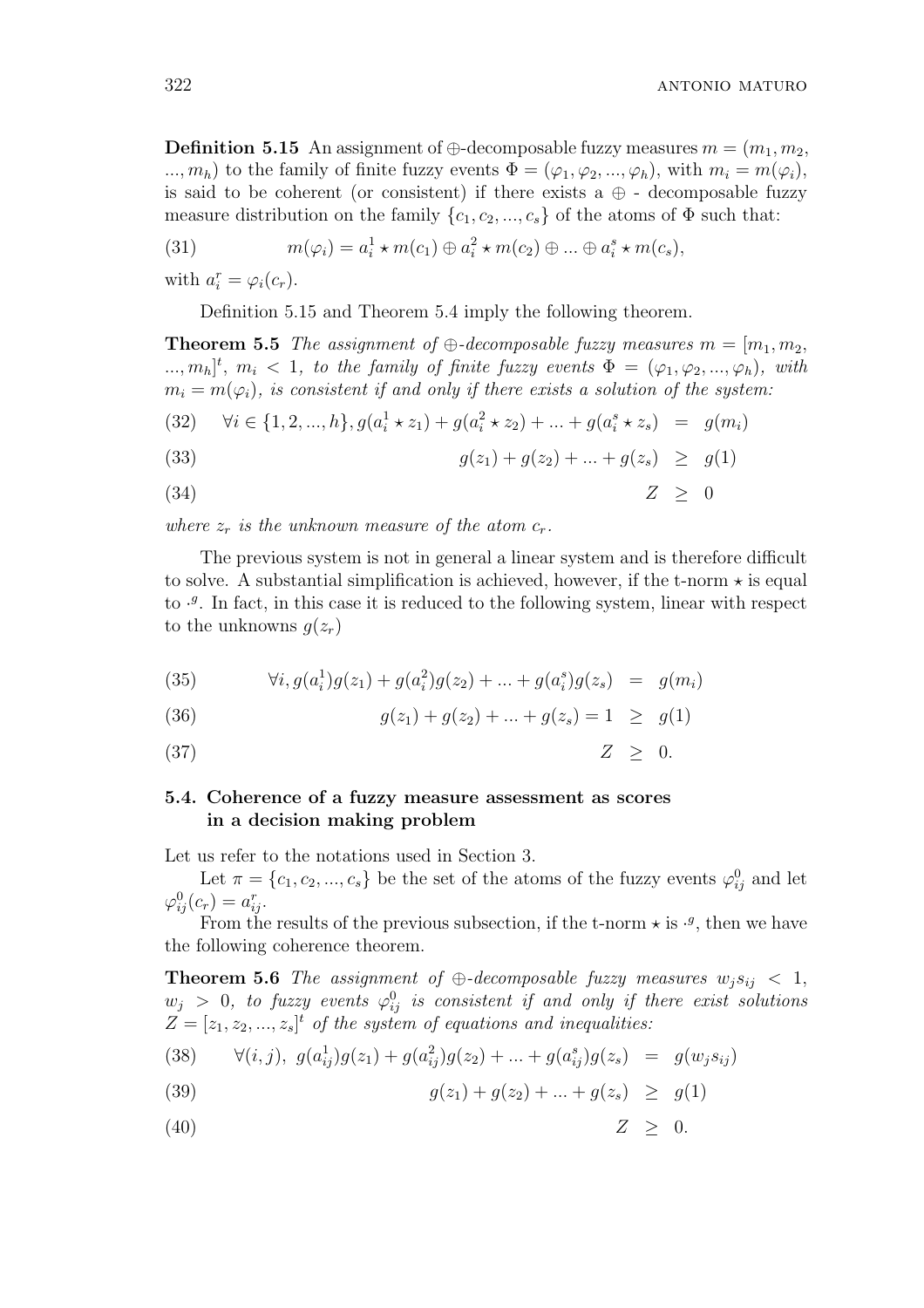#### 6. Conclusions and research perspectives

The aim of the paper is to stimulate a reflection on some key points in the decision process. In particular, we have explicated the hypotheses usually implicitly admitted in the decision-making processes and we have proposed criteria and procedures for assignment of weights and scores are consistent with the accepted assumptions and the logical relationships among the objectives and among the alternatives.

In the first 4 sections the reasoning and conclusions were bound by the idea of an additive aggregation of the weights or scores in a manner analogous to that which occurs in probability. In Sec. 5 were examined some implications arising from the idea of aggregations that follow logic other than additive.

The results can be helpful for the construction of consistent decision-making processes, i.e. taking into account the logical relations between objectives and alternatives, and the resulting numeric constraints in assigning weights and scores.

These constraints also depend on the ideas of measurement and aggregation of the measures that decision-makers see fit. We think it is important that these opinions and points of view are made explicit and that the assignments and criteria for aggregating measures adopted are consistent with these ideas.

## References

- [1] Banon, G., Distinction between several subsets of fuzzy measures, Int. J. Fuzzy Sets and Systems, 5 (1981), 291-305.
- [2] Berres, M., Lambda additive measure spaces, Int. J. Fuzzy Sets and Systems, 27 (1988), 159-169.
- [3] Carlsson, C., Ehrenberg, D., Eklund, P., Fedrizzi, M., Gustafsson, P., Lindholm, P., Merkurieva, G., Riissanen, T. and Ventre, A.G.S., Consensus in distributed soft environments, European J. Operational Research, 6 (1992), 165-185.
- [4] COLETTI, G. and SCOZZAFAVA, R., *Probabilistic Logic in a Coherent Set*ting, Kluver Academic Publishers, Dordrecht, 2002.
- [5] DE FINETTI, B., *Theory of Probability*, J. Wiley, New York, 1974.
- [6] DUBINS, L.E., Finitely additive conditional probabilities, conglomerability, and disintegrations, The Annals of Probability, 3 (1995), 88-99.
- [7] EKLUND, P., RUSINOWSKA, A. and DE SWART, H., Consensus reaching in committees, European Journal of Operational Research, 178 (2007), 185-193.
- [8] Klir, G. and Yuan, B., Fuzzy sets and fuzzy logic: Theory and Applications, Prentice Hall, Upper Saddle River, New Jersey, 1995.
- [9] Ling, C.H., Representation of associative functions, Publ. Math. Debrecen, 12, 1965, 189-212.
- [10] Maturo, A., Fuzzy Events and their Probability Assessments, Journal of Discrete Mathematical Sciences and Criptography, vol. 3, n. 1-3 (2000), 83-94.